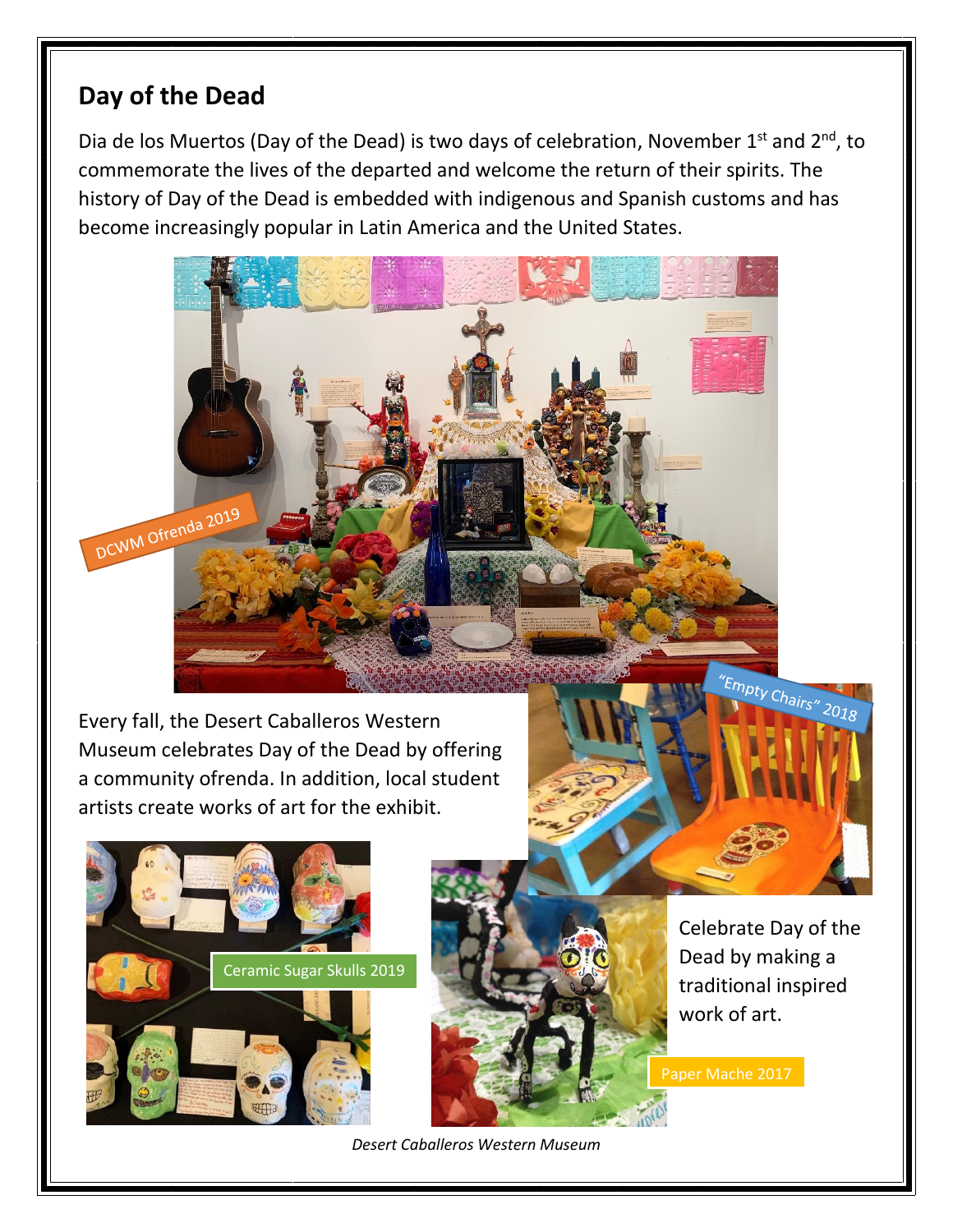# **Day of the Dead Inspired Art and Crafts**

### **Paper Marigolds**

• Marigolds (Cempasuchitl) are called the flowers of the dead. It is believed the fragrant smell along with their yellow-orange color attract the deceased on their journey to visit their families.

**Supplies** 

- Yellow and/or orange tissue paper
- Green craft stems
- Scissors

**Step 1:** Layer 5-6 pieces of tissue paper. It is helpful to cut the tissue paper into desired size squares first.

**Step 2:** Fold the paper like a fan, each strip about half inch to inch wide.

**Step 3:** With scissors, round off the two ends.

**Step 4:** Wrap the pipe cleaner around the middle of the segment.

**Step 5:** Spread out the fan. Take the top layer of the fan and pull it up. Repeat with remaining layers. Fluff out if necessary.

### **Papel Picado**

• Papel Picado (punched paper) is traditionally used for many Mexican holidays including Day of the Dead. The papel picado represents wind, one of the aspects important to an ofrenda altar.

Supplies

- Assorted tissue paper
- Scissors
- String
- Glue or tape

*Desert Caballeros Western Museum*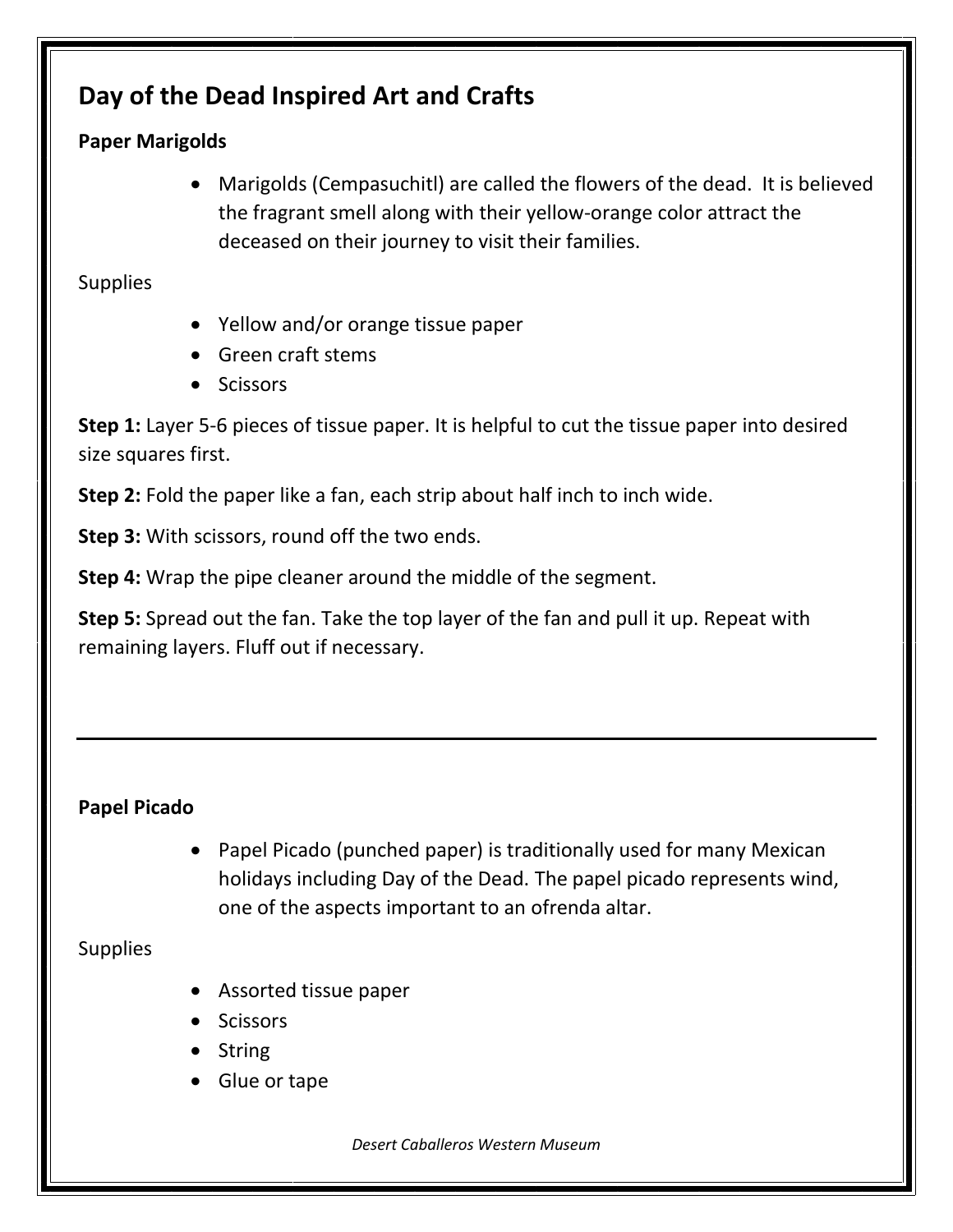**Step 1:** Fold the tissue paper lengthwise (hotdog) and fold twice widthwise (hamburger).

**Step 2:** Start cutting out patterns (squares, triangles, rectangles, and curvy lines) but do not cut the corners of the paper. For added flair, decorate the bottom edge with zigzags/waves.

**Step 3:** Unfold paper and clean up edges if needed.

**Step 4:** To make a banner, fold the top edge over a long piece of string and tape or glue it.

### **Sugar Skulls**

- Sugar skulls (Calaveritas de azucar) are given to children as gifts or placed on the ofrenda as an offering. The skull symbolizes death while the sugar refers to the sweetness of life. Representations of sugar skulls can be found in various artwork including ceramic and Paper Mache creations. Use the template provided to draw and create your own sugar skull design.
- For instructions to make a real sugar skull, go to <http://www.gourmetsleuth.com/sugarskullsmaking.htm> or <http://www.mexicansugarskull.com/mexicansugarskull/recipe.htm>
- For instructions to make a Paper Mache skull go to <http://www.juniperlearning.com/skull.html>

# **Share your creations.**

\_\_\_\_\_\_\_\_\_\_\_\_\_\_\_\_\_\_\_\_\_\_\_\_\_\_\_\_\_\_\_\_\_\_\_\_\_\_\_\_\_\_\_\_\_\_\_\_\_\_\_\_\_\_\_\_\_\_\_\_\_\_\_\_\_\_\_\_\_\_\_\_\_

**#westernmuseum**

*Desert Caballeros Western Museum*